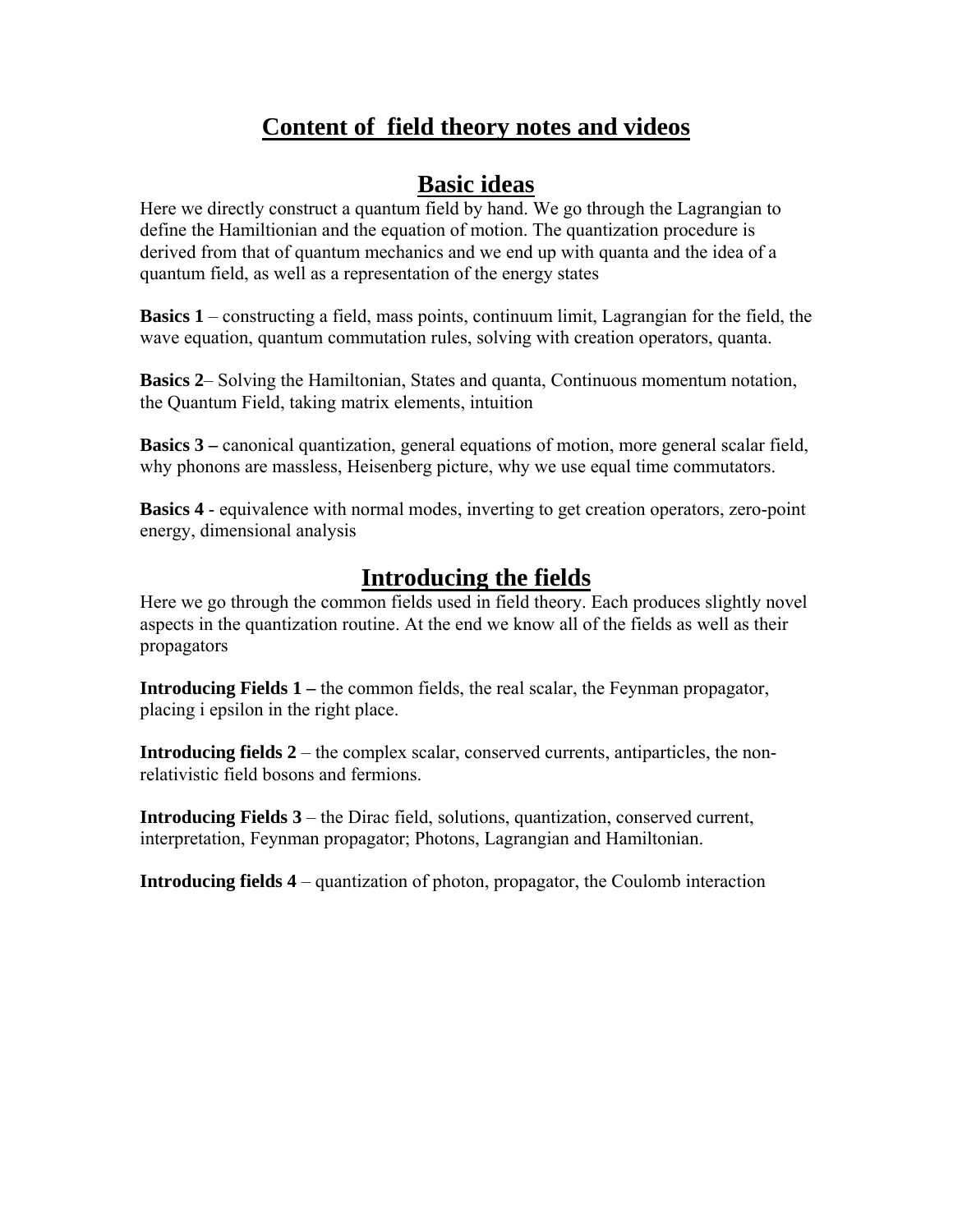#### **Interactions**

Here we introduce interactions between the fields and go through the features of reading a full Lagrangian to uncover the key features. We identify the symmetries of a theory and the conserved quantities. We take matrix elements of the interaction Lagrangian. Perturbation theory is developed ending up at the Feynman rules

**Interactions 1** – fields in electromagnetism, covariant derivatives and gauge invariance, the electromagnetic current

**Interactions 2** - reading the Lagrangian, rules for taking matrix elements, crossing, introduction to Noether's theorem.

**Interactions 3** – Conservation of energy and momentum. the energy-momentum tensor, internal symmetries, calculating the Noether current for particle number conservation, symmetries and interactions.

**Interactions 4** – Perturbation theory, the time development operator, a scattering matrix element, interaction with a propagator, connection to old-style perturbation theory, variations on second example, Wick's theorem.

**Interactions 5** – Loop diagrams, example  $-\varphi^4$  to one loop, dropping disconnected diagrams, Feynman rules

#### **Calculating in field theory**

Here we show how the work that we have done can be used to form real observables – decay rates, cross sections, ground state energies and masses of the excitations. The latter topics lead us through spontaneous symmetry breaking, Goldstone's theorem and the Higgs mechanism

**Calculating 1** – Decay rates and cross sections, Fermi's golden rule, Generalizing decay rates, Generalizing cross sections, example – scattering in  $\varphi^4$ 

**Calculating 2** – Review, comparison with delta function potential, short range interactions in field theory, Electromagnetic scattering, comparison with non-relativistic Coulomb scattering, Ground state energies and masses, symmetry breaking and Goldstone's theorem.

**Calculating 3** – Using different names for fields, names don't count – Haag's theorem, Mandelstam variables  $s,t,u$ , Example – two scattering amplitudes. The Higgs mechanism, identifying the physical fields, mass generation, Status report.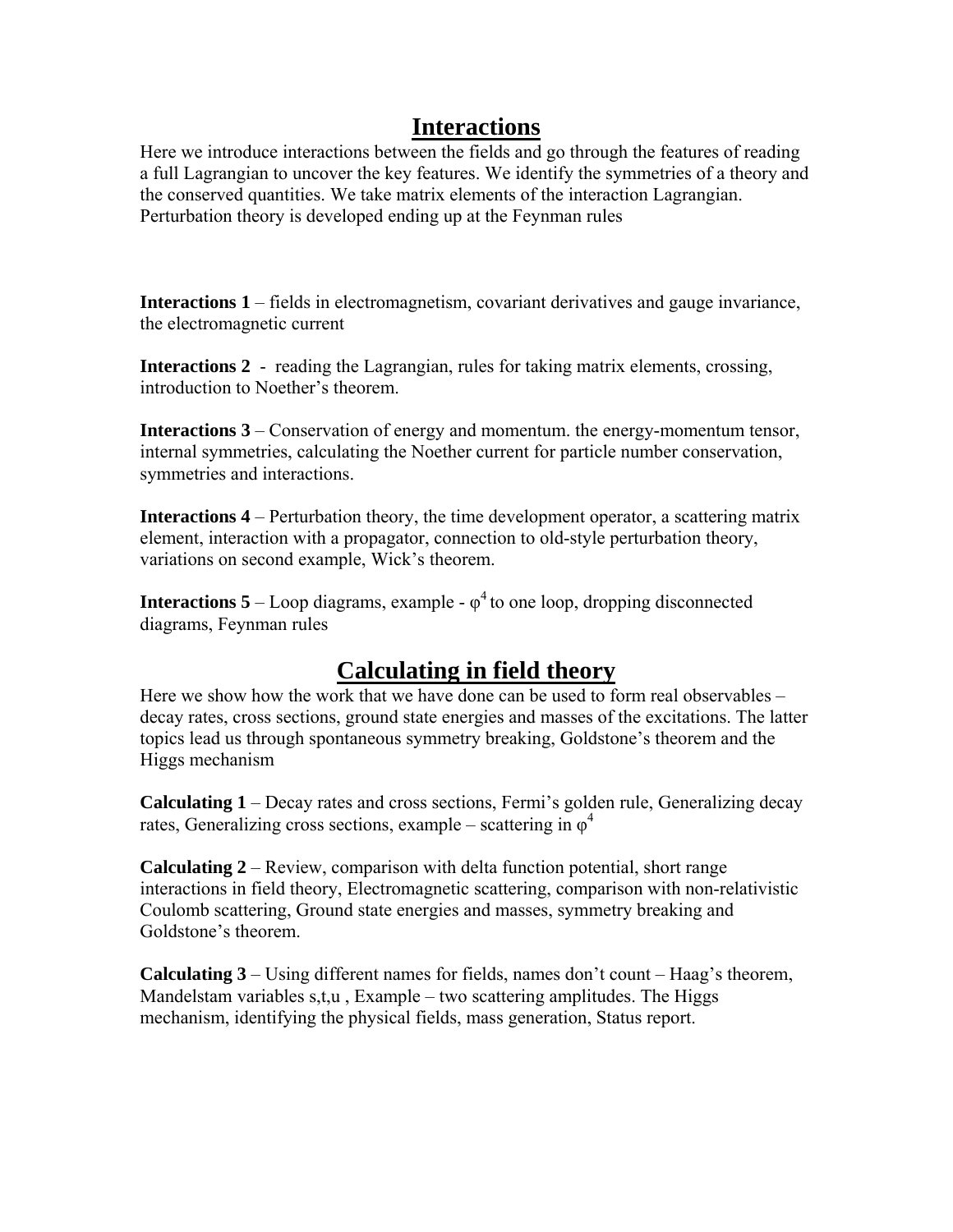# **Introduction to renormalization**

When we calculate at higher orders in perturbation theory we have to think more carefully about the definitions of the parameters and their measurement. We discuss the ideas of renormalization and then give the BPH renormalization procedure for mass, charge and wavefunction renormalization.  $\Phi^4$  theory is treated completely. Because many of the loop integrals are divergent, we discuss the Pauli Villars and dimensional regularization schemes. Along the way we learn how to calculate loop integrals..

**Renormalization 1** – Measuring the electron charge – charge renormalization – Poles in the propagator – mass renormalization. On-shell/ off-shell meanings

**Renormalization 2** – review of ideas for mass and charge renormalization, dropping self energy diagrams, intro to formal technique for mass renormalization, wavefunction renormalization, complete renormalization of  $\varphi^4$  theory, scattering example worked out, renormalization at threshold, renormalization at an unphysical point.

**Renormalization 3** – Comments on BPHZ and conventional renormalizations, doing loop integrals, Feynman parameterization, Wick rotation, form of results and kinematic regions, origin of Imaginary part in amplitudes, unitarity.

**Renormalization 4** – Infinities, Why do quantum calculations work? Philosophy of infinities, Regularization, Pauli-Villars regularization, dimensional regularization.

**Renormalization 5** – finish dimensional regularization, renormalizable and "nonrenormalizable" theories, MS and MS-bar renormalization schemes

## **Overview of QED**

We tour the theory of QED – the QFT equivalent of the role that the hydrogen atom plays in QM. We first describe the renormalization of the theory, and then look at some of the predictions. The topics covered include the Lamb shift, running coupling constant, g-2, and bremsstrahlung.

**QED 1** – Overview of QED, charge quantization, gauge invariance condition, mass and wavefunction renormalization, photon wavefunction renormalization, vertex function, charge renormalization, role of Ward identity

**QED 2** – The Lamb shift, running coupling constant and the renormalization group, infrared divergences, bremsstrahlung, g-2.